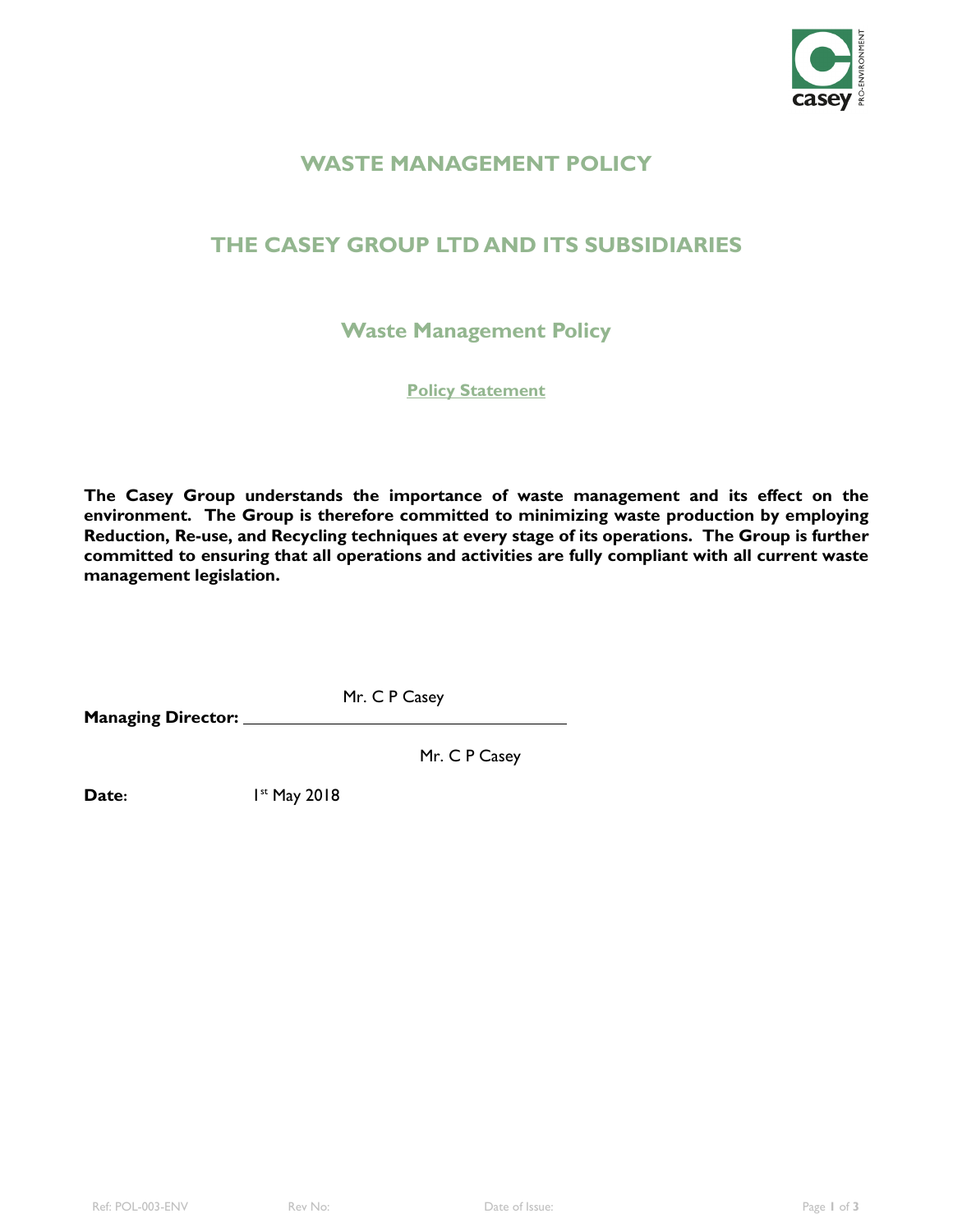# **WASTE MANAGEMENT POLICY**

# **AIMS AND OBJECTIVES**

#### **AIMS**

- 1. To minimize waste production throughout the Group
- 2. To operate within full compliance of Environmental Law

#### **OBJECTIVES**

- 1. Identify areas of waste production throughout the Group
- 2. Employ effective waste management practices to identify the most efficient methods to reduce the production of waste and to maximize the re-use or recycling of waste material.
- 3. Manage the process to ensure compliance with best practice
- 4. Through training and support, ensure that all staff are aware of their responsibilities under Environmental Law and how compliance can be achieved and maintained.